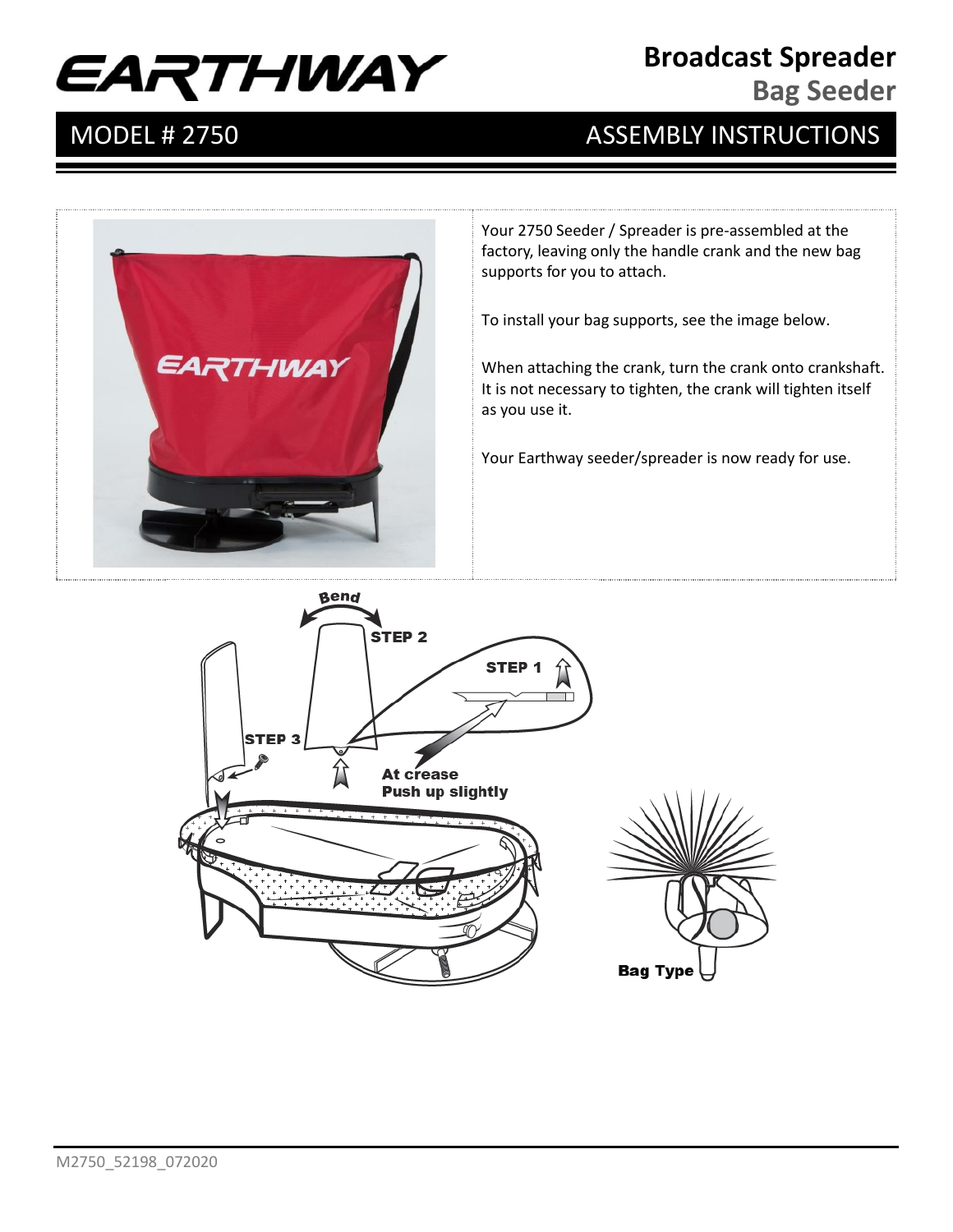# **CUSTOMER SERVICE**

**574.848.7941 |** SUPPORT@EARTHWAY.COM | www.EARTHWAY.com | 1009 Maple Street, Bristol, IN 46507

# **ONE YEAR WARRANTY**

EarthWay Products, Inc. warrants this product free of defects in original workmanship and materials for a period of one year to the end user with the original purchase receipt. If a manufacturing non-conformance is found, EarthWay Products, Inc. at its discretion will repair or replace the part(s)/product at no charge provided the failure is not the result of incorrect installation, mishandling, misuse, tampering, or normal wear and tear as determined by EarthWay.

EarthWay at its discretion may require that the part(s) or product be returned along with the original purchase receipt for examination and compliance with the terms of this warranty. Do not return any product without first receiving authorization from EarthWay Products, Inc.

To seek remedy under this warranty, contact EarthWay Products, Inc. at 574 -848-7491, support@earthway.com or write to EarthWay Products, Inc. 1009 Maple Street, Bristol, IN 46507 and describe the nature of the manufacturing defect. SPECIFIC LIMITATIONS: This warranty covers only the part(s) or product; any labor charges associated with repair or replacement of non-conformances are specifically excluded. Due to the corrosive nature of most fertilizers and ice melt products, EarthWay Products, Inc. makes no warranty against and specifically excludes part(s) or product degradation or failure due to corrosion or its effects.

# **OPERATING INSTRUCTIONS**

Before filling the bag, become familiar with the operation of your spreader.

- $\boxtimes$  Obtain proper setting for material to be used from the rate-setting chart from the underside of the unit.
- $\boxtimes$  Loosen wing nut and move setting indicator to proper setting. (When indicator is all the way forward it will be on setting number 1). Tighten wing nut after adjustment.
- $\boxtimes$  To fill, make sure slide opening is in closed position. Fill bag approximately 1/2 to 2/3 full.
- ☑ Always start walking and turning handle crank before opening the feed slide. To open feed slide, simply pull slide lever back and place behind the indicator. Crank should make one revolution for each step taken with right foot to ensure proper distribution rate.
- $\boxtimes$  To close feed slide, simply push up on slide lever and slide will trip to closed position.

**The settings furnished on the Rate Setting Matrix are intended as a guide only. Variations in physical characteristics of material applied, walking speed, and roughness of ground surface may require slightly different spreader settings. Du e to the above conditions, the manufacturer makes no warranty as to the uniformity of coverage actually obtained from the settings listed.**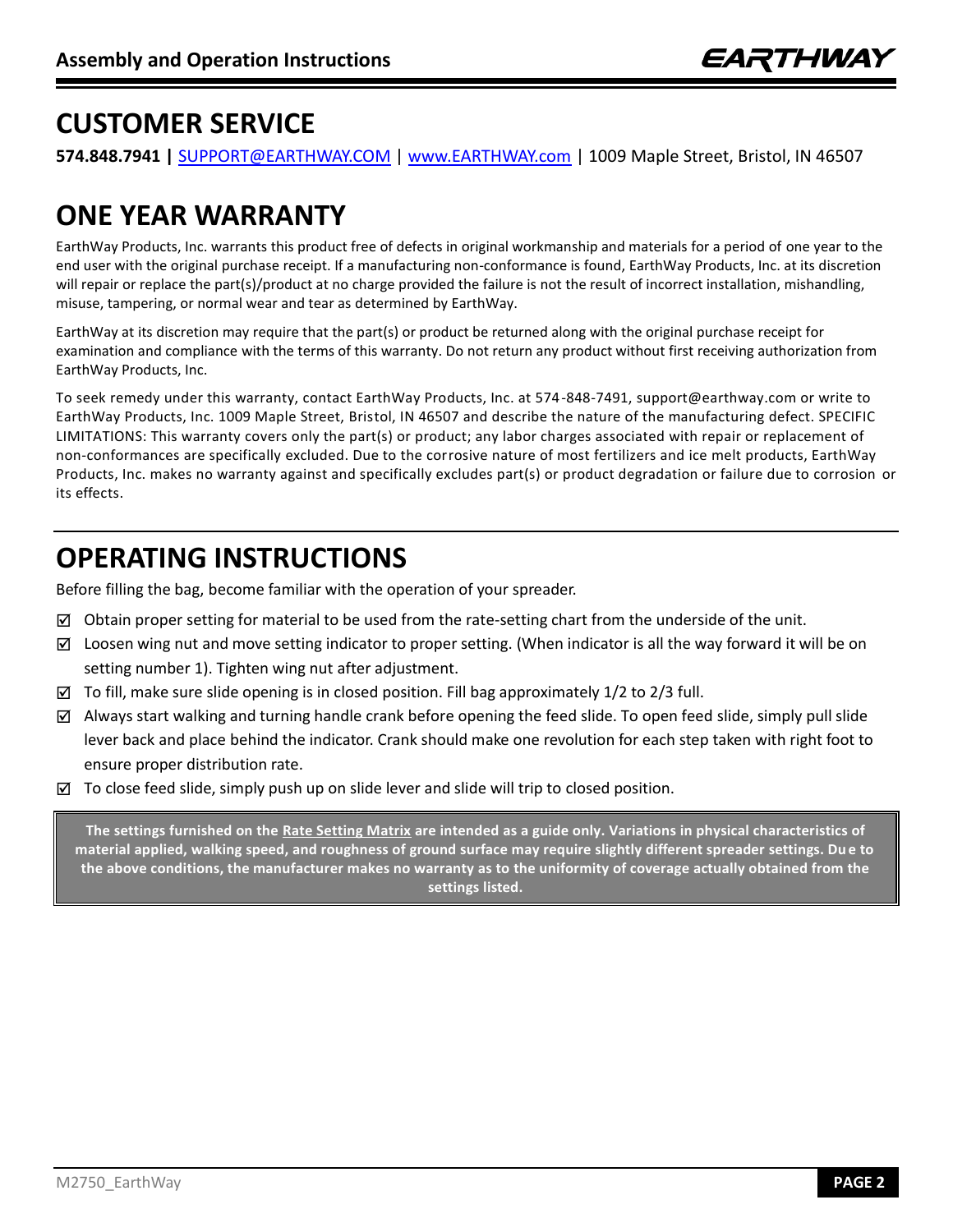# **HOW TO ORDER SPARE PARTS**

All spare parts listed herein may be ordered direct from the manufacturer. Be sure to give the following information when ordering.

- ☑ Model Number
- ☑ Part Number
- ☑ Part Description

You can contact us by calling (574) 848-7491 to place an order with a credit card, or purchase online at https://www.earthway.com/product-category/parts/ Questions? Email us at mailto:sales@earthway.com



| 2750 Handle Crank/Bag Support Parts List |              |                                       |  |  |  |  |
|------------------------------------------|--------------|---------------------------------------|--|--|--|--|
| KEY#                                     | <b>PART#</b> | <b>DESCRIPTION</b>                    |  |  |  |  |
| 1                                        | 12109        | IMPELLER (9" DIA)                     |  |  |  |  |
| $\overline{2}$                           | 31103        | #6 X 1/2" HWHS SCREW                  |  |  |  |  |
| 3                                        | 31113        | #6 X 5/8" PHPS SCREW                  |  |  |  |  |
| 4                                        | 31152        | #6 X 1 UNSHW SCREW                    |  |  |  |  |
| 5                                        | 43029        | <b>TORSION WASHER</b>                 |  |  |  |  |
| 6                                        | 70117        | <b>TORSION SPRING</b>                 |  |  |  |  |
| 7                                        | 12330        | SHUT OFF ASSEMBLY                     |  |  |  |  |
| 8                                        | 31138        | #8 X 3/8" PMT SCREW                   |  |  |  |  |
| 9                                        | 12329        | CAM                                   |  |  |  |  |
| 10                                       | 60411        | <b>GEAR CASE ASSEMBLY</b>             |  |  |  |  |
| 11                                       | 32106        | <b>10-24 WING NUT</b>                 |  |  |  |  |
| 12                                       | 12189        | <b>BAG SUPPORT</b>                    |  |  |  |  |
| 13                                       | 12334        | <b>INDICATOR</b>                      |  |  |  |  |
| 14                                       | 37103        | #10-24 X 3/4" CARRIAGE<br><b>BOLT</b> |  |  |  |  |
| 15                                       | 60117        | HAND CRANK ASSEMBLY                   |  |  |  |  |
| 16                                       | 12328        | <b>STRAP HOOK</b>                     |  |  |  |  |

**You can find replacement Nuts and Bolts at your local hardware store.**

| <b>FIELD SEED</b>             | <b>SPREAD WIDTH</b> | <b>SETTING</b><br><b>RATE</b> | LBS. per<br><b>ACRE</b> | <b>FIELD SEED</b>           | <b>SPREAD WIDTH</b> | <b>SETTING</b><br><b>RATE</b> | LBS. per<br><b>ACRE</b> |
|-------------------------------|---------------------|-------------------------------|-------------------------|-----------------------------|---------------------|-------------------------------|-------------------------|
| Alfalfa                       | 18                  | $2\frac{1}{2}$                | 20                      | Rape                        | 21                  | $2\frac{1}{2}$                | $6\frac{3}{4}$          |
| Kentucky 31                   | 11                  | $3\frac{1}{2}$                | 5                       | Sweet Sudan Grass           | 24                  | $3\frac{3}{4}$                | 25                      |
| <b>Birdsfoot Trefoil</b>      | 20                  | $1\frac{3}{4}$                | 4                       | Timothy                     | 14                  |                               | $2\frac{3}{4}$          |
| Clovers                       | 18                  | 2.25                          | 8                       | Wheat                       | 25                  | $4\frac{1}{2}$                | 90                      |
| Flax or Millet                | 18                  | $2\frac{1}{2}$                | 25                      | <b>Yellow Mustard</b>       | 20                  | $2\frac{1}{2}$                | 72/3                    |
| Hairy Vetch                   | 18                  | $3\frac{1}{2}$                | 20                      |                             |                     |                               |                         |
| Kentucky Blue Grass           | 8                   | $3\frac{1}{2}$                | 49 $\frac{1}{2}$        |                             |                     | <b>SETTING</b>                | LBS. per 1,000          |
| Lespedeza Unhulled            | 16                  | $\overline{2}$                | 15                      | <b>LAWN SEED</b>            | <b>SPREAD WIDTH</b> | <b>RATE</b>                   | <b>SQ. FT.</b>          |
| Lespedeza Hulled              | 16                  | $\overline{2}$                | 12                      | Bermuda                     | $7\frac{1}{2}$      |                               | $2\frac{1}{4}$          |
| Oats                          | 16                  | 6                             | 64                      | <b>Merlon Blue</b>          | $7\frac{1}{2}$      | $2\frac{1}{2}$                | $\frac{1}{4}$           |
| <b>Orchard Grass</b>          | 10                  | $2\frac{1}{2}$                | 14                      | <b>Rye Grass</b>            | 13                  | $4\frac{1}{2}$                |                         |
| Red Top                       | 10                  | $1\frac{1}{2}$                | 6                       | <b>Fine Seed Mixtures</b>   | 10                  | $3\frac{1}{2}$                | $\overline{4}$          |
| Imperial White Tall<br>Clover | 18                  | $1\frac{3}{4}$                | 8                       | <b>Coarse Seed Mixtures</b> | 12                  | $4\frac{1}{2}$                |                         |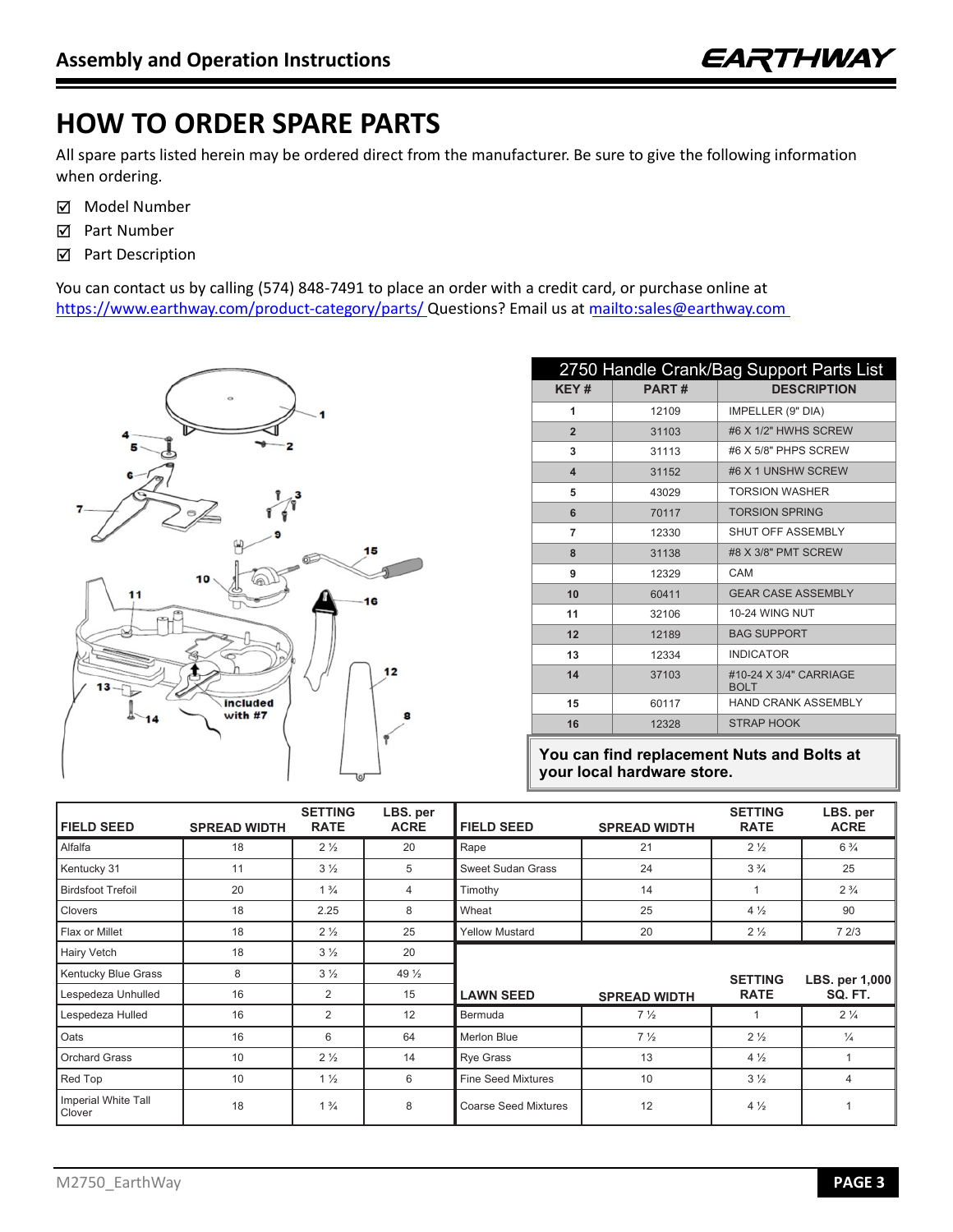# **Hand Crank Spreader Rate Setting Instructions**

#### **YOU WILL NEED**

- Tape measure
- Pencil & Pad
- Scale
- Bucket/container



#### **To Calculate RATE SETTINGS: (Use the Chart on the next page to fill in numbers)**

- ☑ Determine how much material is to be applied per 1,000 sq./ft. This is determined on the bag based on bag weight and total area of coverage if not directly stated on the bag the recommended number of pounds per 1,000 sq./ft.
- ☑ Measure off a distance of 50 feet, preferably on a paved surface such as a parking lot.
- ☑ Weigh out enough of the material to be applied to fill the bag/hopper at least half full.
- ☑ Record the weight for future use.
- ☑ With the unit positioned correctly for comfortable use, (on your left hip for 2700A/2750 or on your chest for the 3100/3200 models) and the bag/hopper at least half full of the material to be spread, position the yourself far enough before the beginning of the 50 foot test area so that you will achieve the desired speed before you reach the starting line.
- ☑ Select the Setting Rate position that you feel would be an appropriate setting on the seeder/spreader (start in the middle).
- ☑ Start walking at a NORMAL pace cranking the handle so that it makes one revolution for each step with either your right or left foot to ensure the proper distribution rate.
- ☑ As you cross the starting line (of the 50 feet) move the rate lever to the open position against the stop.
- ☑ Continue from the starting line with the unit spreading the material. As you cross the finish line move the rate control lever to the closed position.
- ☑ Stop walking and measure the spread width and note it below.
- ☑ Return to the start point and empty the remaining material from the hopper into your weighing container and re-weigh.